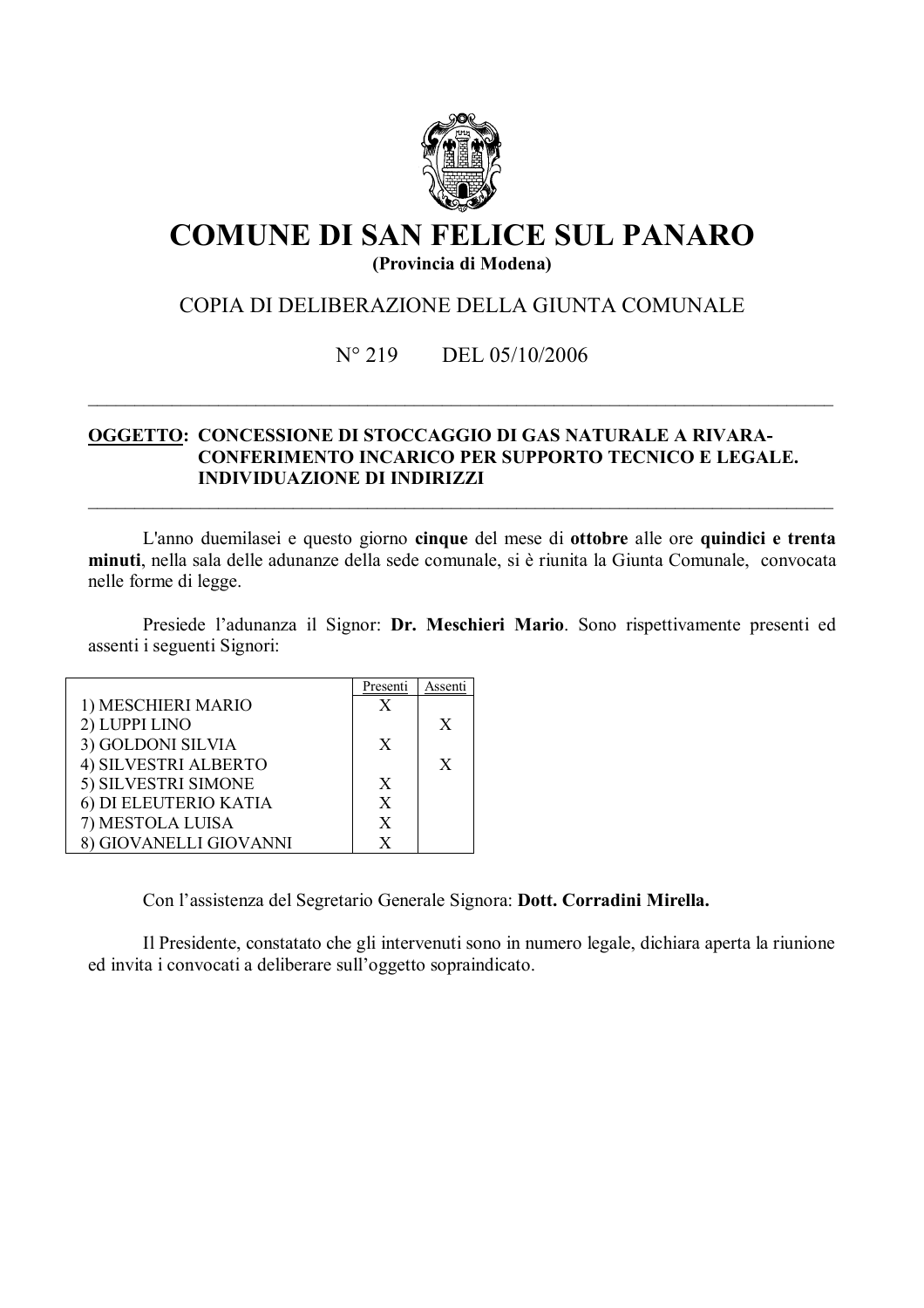### **LA GIUNTA COMUNALE**

#### Premesso<sup>-</sup>

-che con nota pervenuta in data 12.09.2006 ed assunta al prot. gen. le di questo comune al n. 12750 la Ditta INDIPENDENT GAS MANAGEMENT SRL ha comunicato allo scrivente di avere presentato agli Enti di competenza (Ministero delle attività produttive, Ministero dell'Ambiente, ecc) richiesta di pronuncia di compatibilità ambientale relativa alla concessione di stoccaggio sotterraneo di gas naturale a Rivara;

- che successivamente con nota pervenuta in data 18.09.2006 ed assunta al prot. gen. le di questo comune al n. 13023 la Ditta INDIPENDENT GAS MANAGEMENT SRL ha trasmesso tutta la documentazione tecnica a corredo dell'istanza di concessione:

-che stante la specificità e la complessità del progetto nonchè le sue implicazioni in termini urbanistici e ambientali, si ritiene di affiancare ai tecnici del Servizio Assetto e Utilizzo del Territorio di questo Comune esperti al fine di valutare tutta la procedura di VIA, la documentazione pervenuta ed assistere l'Ente in tutto l'iter del procedimento avviato;

Visti, ai sensi dell'art. 49 comma 1 del D.Lgs n. 267/2000, i pareri favorevoli in ordine alla regolarità tecnica del responsabile del servizio interessato;

Constatato che il Segretario Generale ha apposto il proprio visto per la conformità all'ordinamento giuridico;

Visto il Regolamento di Contabilità approvato con delibera consiliare n. 66 del 31/10/97, esecutiva;

#### AD UNANIMITA' DELIBERA

Per quanto esposto in narrativa e che si intende qui tutto richiamato di:

-affiancare ai tecnici del Servizio Assetto e Utilizzo del Territorio di questo Comune esperti al fine di valutare tutta la procedura di VIA, la documentazione pervenuta ed assistere l'Ente in tutto l'iter del procedimento avviato per la concessione alla Ditta Indipendent Gas Management Srl per lo stoccaggio sotterraneo di gas naturale a Rivara;

-dichiarare il presente atto immediatamente eseguibile ai sensi dell'art. 134 del Dlgs n. 267/2000.